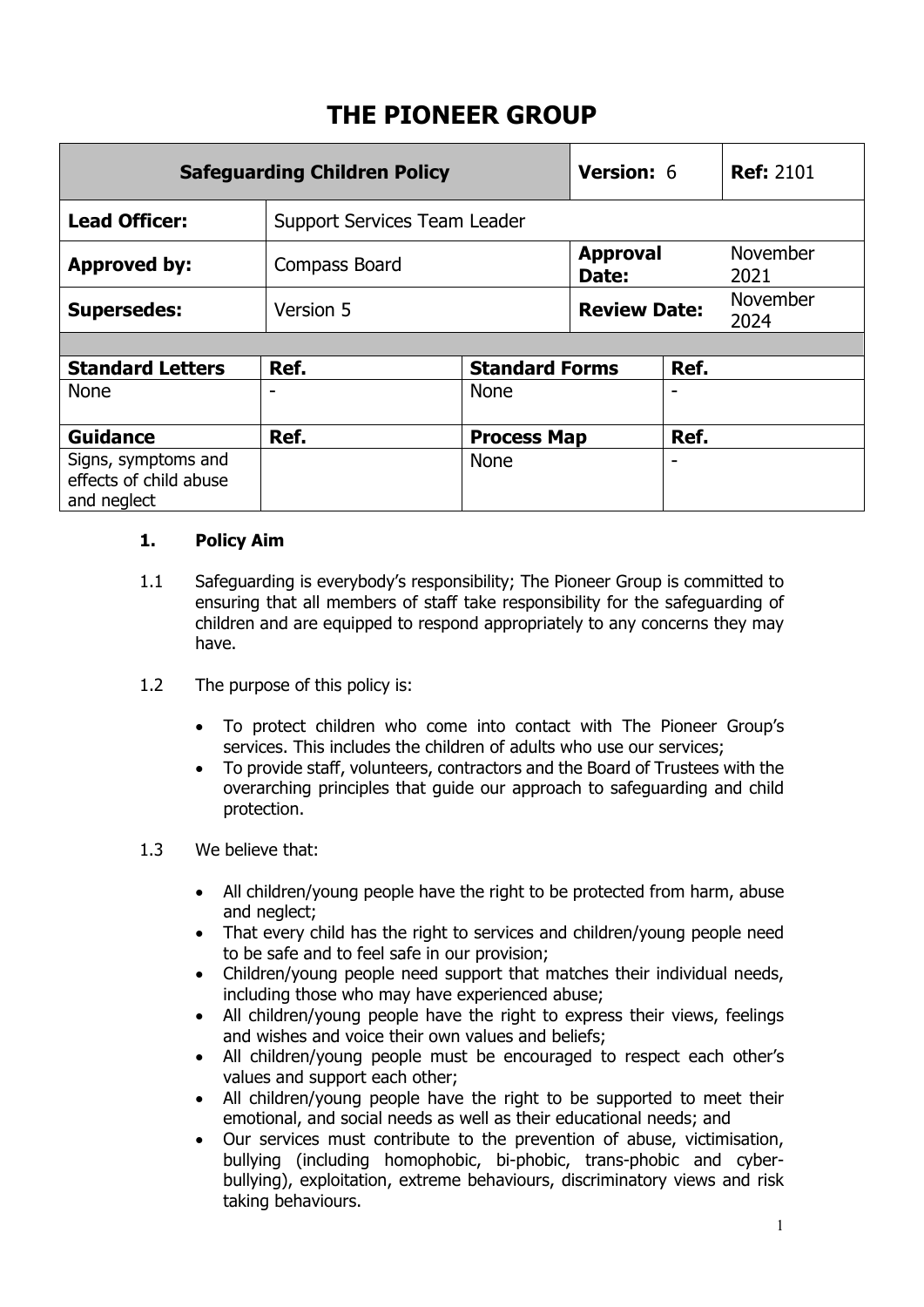1.4 We will work with children and families to implement early interventions to reduce the risk or prevent abuse from happening through provision of support services internally and through good quality multi-agency working with statutory and other organisations.

# **2. Scope**

- 2.1 The scope of this policy includes all children and young people under the age of 18 who come to the attention of any member of staff. This will include children living in households, children accessing specific services, and children who we come into contact with through any work-related activity.
- 2.2 Any reference to The Pioneer Group includes services provided by and on behalf of the following parts of the group:
	- Compass Support
	- Castle Vale Community Housing
	- Pioneer Places
	- Stockland Green Community Housing

The policy is relevant to all staff, volunteers and Board of Trustee/Members within the group members identified above, and our contractors.

- 2.3 Where individuals or other organisations are hiring our facilities to deliver their own services, we will ensure we continue to respond to concerns or allegations of child abuse in line with this policy and associated procedures.
- 2.4 In the case of partnership working to deliver services, we will always work in line with our own organisational policies and procedures, but may need to agree additional measures or actions. Safeguarding arrangements will be agreed, recorded and communicated to relevant staff in all instances before the commencement of delivery.

## **3. Related Documentation**

- 3.1 The group policies and procedures that support the delivery of this policy are:
	- 102 Recruitment and Selection Policy and Procedure
	- 103 Managing Induction and the Probationary Period Procedure
	- 121 Code Of Conduct for Staff & Volunteers
	- 100 Supervision Policy and Procedure
	- 1424 Data Protection Policy
	- 931 Whistle Blowing Policy and Procedure
	- 1424.2 Data Sharing Policy
	- 1424 Data Protection Policy
	- 2401 Family Support Policy and Procedure
	- 709 Safeguarding Adults Policy
	- 806 Domestic Abuse Policy
	- 2101.1 Dealing with disclosures and concerns about a child or young person procedure
	- 2102.3 Managing allegations against staff and volunteers procedure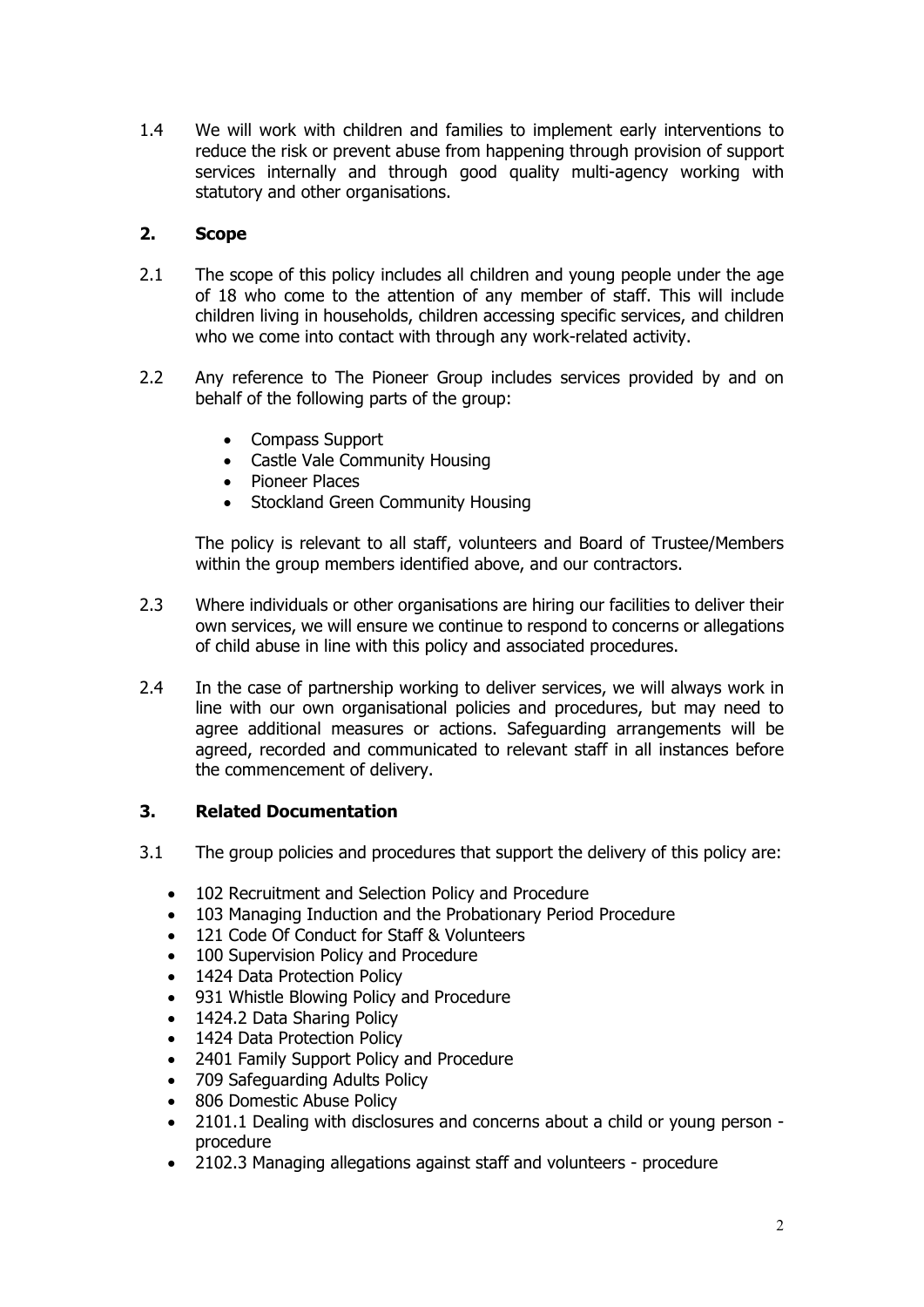# **4. Compliance**

- 4.1 We will ensure adherence to the following legal and regulatory frameworks:
	- Children Act 1989
	- United Nations Convention on the Rights of the Child 1991
	- Data Protection Act 1998
	- Human Rights Act 2018
	- Sexual Offences Act 2003
	- Children Act 2004
	- Female Genital Mutilation Act 2003
	- Safeguarding Vulnerable Groups Act 2006
	- Children and Families Act 2004
	- Modern Slavery Act 2015
	- Counter Terrorism and Security Act 2015
	- Anti-Social Behaviour Crime and Policing Act 2014 (s121 Forced Marriage)
	- Information sharing: Advice for practitioners providing safeguarding services to children, young people, parents and carers; HM Government July 2018
	- Working Together to Safeguard Children: a guide to inter-agency working to safeguard and promote the welfare of children; HM Government 9 December 2020
	- The Disclosure and Barring Service
- 4.2 The Pioneer Group may work and engage with children and young people from across a number of local authorities. It is essential that we have clear procedures for each local authority that align to the structure and processes of the Local Safeguarding Children's Board.

# **5. Background/Context**

- 5.1 As an employee / volunteer / contractor working on behalf of The Pioneer Group there may be contact with children and families in a number of different contexts. We will ensure that training is provided and safeguarding procedures are in place though delivery and/or procurement processes to comply with this policy.
- 5.2 A full programme of activities and support for children, young people and families is delivered by Compass Support and in these settings there is more intensive contact with children. All members of staff have a number of important legal and ethical obligations to promote the welfare of children and ensure they are kept safe from abuse or harm.
- 5.3 Any questions or concerns about the interpretation or operation of this policy and associated procedures should be discussed with the Family Support Team Leader as the Designated Safeguarding Officer, or the Community Regeneration Director as the Senior Designated Safeguarding Officer.

# **6. Policy Detail**

## **6.1 Definitions**

Safeguarding: A term used to denote measures to protect the health, Wellbeing and human rights of individuals, which allow people, especially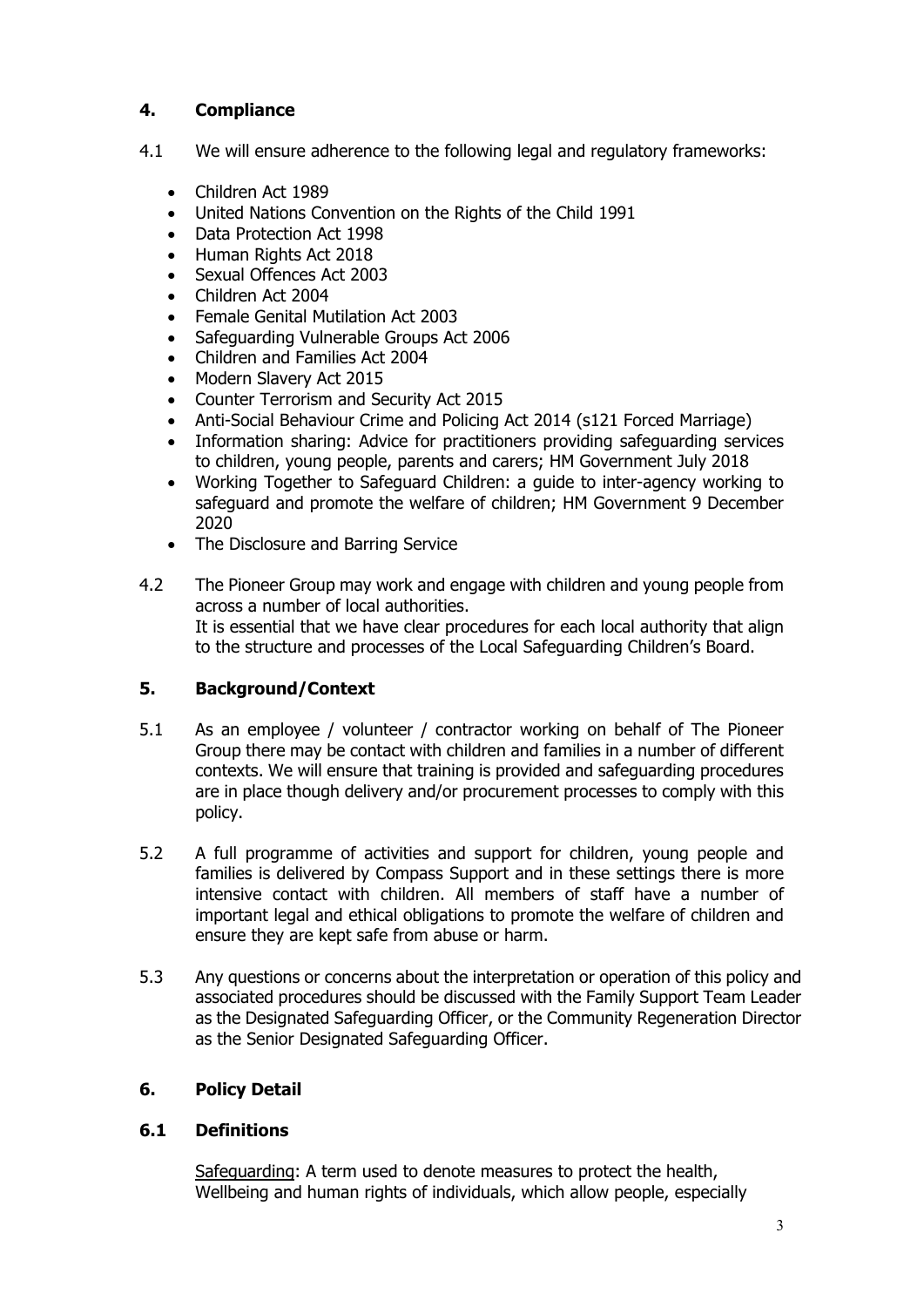Children, young people and vulnerable adults, to live free from abuse, harm and neglect.

Designated Safeguarding Officer (DSO): The Designated Safeguarding Officer are the first point of contact for all staff and volunteers to go to for advice if they are concerned about a child

Senior Designated Safeguarding Officer: The designated safeguarding lead is the person appointed to take lead responsibility for child protection issues in organisation. The person fulfilling this role must be a senior member of the organisation's leadership team.

Child / Children: The United Nations Convention on the Rights of the Child defines child as "a human being below the age of 18 years ". In the context of safeguarding, this definition includes babies during pregnancy.

Child protection: The legislation, guidance and practice to identify children Who are at risk of harm, and take action to protect those children and Prevent further abuse occurring.

Child abuse: Any action by another person that causes significant harm to a Child. This list includes abuse listed by the NSPCC:

- Domestic abuse
- Sexual abuse
- **Neglect**
- Online abuse
- Physical abuse
- Emotional abuse
- Child sexual exploitation
- Female genital mutilation (FGM)
- Bullying and cyberbullying
- Child trafficking
- Harmful sexual behaviour
- Criminal Exploitation

#### Contextual Safeguarding:

Contextual safeguarding is an approach to understanding, and responding to, young people's experiences of significant harm beyond their families. It recognises that the different relationships that young people form in their neighbourhoods, schools and online can feature violence and abuse. Often, parents and carers have little influence over these contexts, and young people's experiences of extra-familial abuse can undermine parent-child relationships.

In Birmingham, contextual safeguarding relates to children and young people who are at risk of:

- 1. Child Sexual Exploitation (CSE)
- 2. Children Missing from Home, Care and Education (Missing)

3. Criminal Exploitation - Gangs, County Lines, Gun and Knife Crime and Modern Slavery; and Prevent.

#### **6.2 Responding to a safeguarding issue**

6.2.1 Employees, volunteers and contractors working on behalf of The Pioneer Group will come into contact with children and young people every day, and where a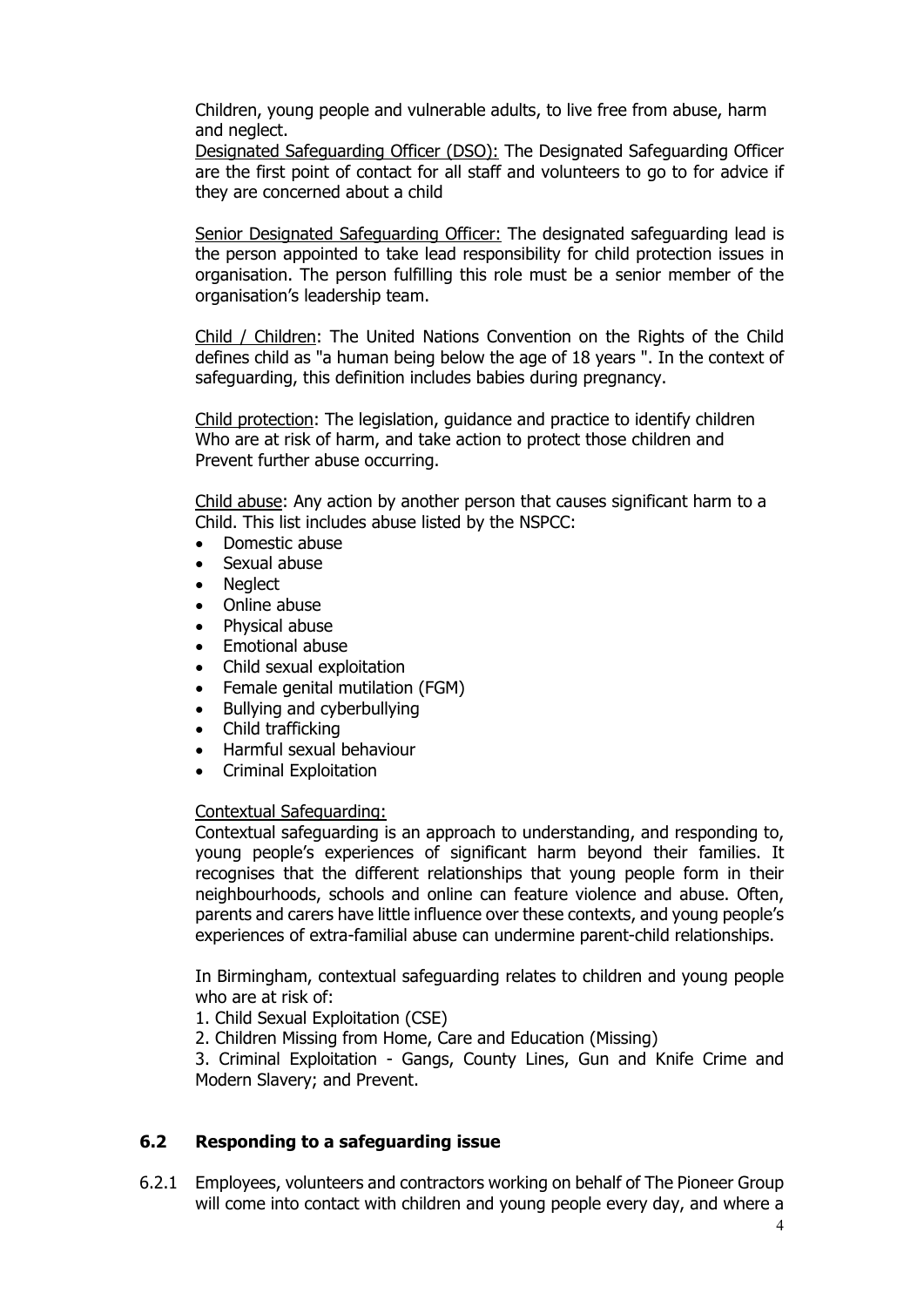concern or disclosure of child abuse is made we have a responsibility and duty of care to act.

- 6.2.2 A disclosure may be made directly by a child, by another on their behalf or there may be signs or indicators that cause a staff member to suspect that abuse may be taking place.
- 6.2.3 If a child is thought to be at risk the following principles should be applied:
	- Treat the child with respect and take what they have to say seriously; the presumption should be made in favour of the child.
	- Staff should not promise to keep a secret even when directly asked. It is a requirement to pass on information if the child is believed to be at risk.
	- Staff members are not to investigate; questions must be open and not leading.
	- Staff can discuss concerns with their line manager, the Designated Safeguarding Officer (Family Support Team Leader) or the Senior Designated Safeguarding Officer (Community Regeneration Director); however it remains the individual staff member's responsibility to make a referral if they have concerns.
	- You should inform the person with parental responsibility of your intended actions unless you believe this will place the child at further risk.
	- Any allegations regarding a staff member will be reported to LADO (full term) and actions will be taken in line with guidance from LADO and our internal policy.
- 6.2.4 There are specific procedures in place provide staff with the process for responding and progressing with a concern of child abuse. The principles of these procedures will be universal.
- 6.2.5 The same principles apply to dealing with allegations of child abuse made against a staff member, and the procedure for this is also outlined.

#### **6.3 Recruitment of Staff and Volunteers**

- 6.3.1 The Pioneer Group staff shall be recruited in line with the Recruitment and Selection Policy and Procedure, which incorporates the principles of safer recruitment.
- 6.3.2 All volunteers will be appointed in line with the Volunteers Policy.
- 6.3.3 For roles that involve regular work with children it will always be necessary for the organisation to carry out an enhanced Disclosure and Barring Service (DBS) check.
- 6.3.4 For all other roles it is the responsibility of the recruiting manager to consider the role, the nature of the work and to make a decision about whether a DBS check is needed has to be based on each individual role.
- 6.3.5 Where an employee requires a DBS check, they will not undertake any loneworking with children until the organisation is in receipt of satisfactory check certificate.
- 6.3.6 The Pioneer Group Code of Conduct for Staff & Volunteers states that those working with vulnerable residents and services users will be required to have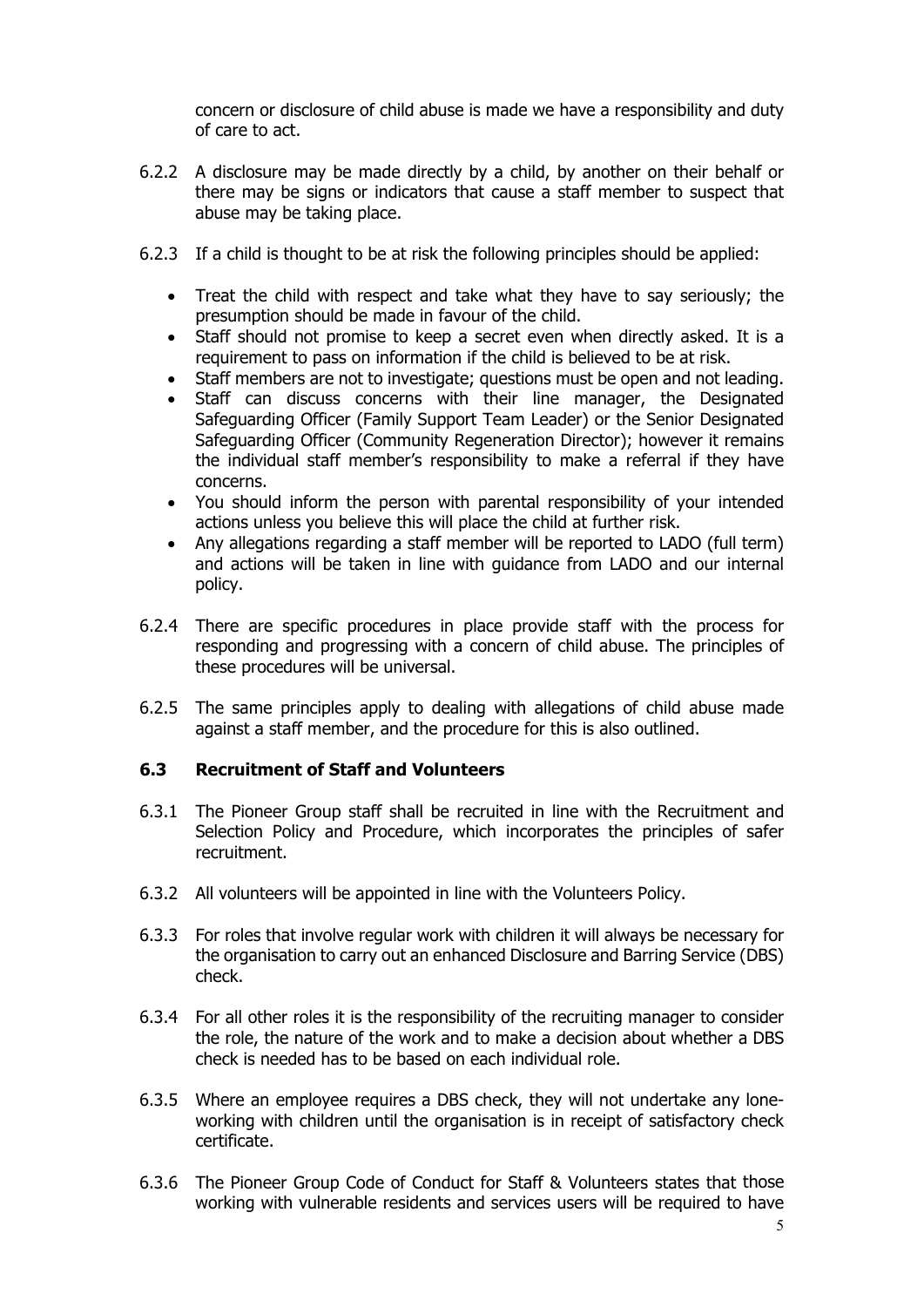a DBS check carried out every two years and outlines that "if your status changes in the meantime, you must declare this to your Line Manager, Service (Disclosure and Barring Service) check. You must disclose any information which may subsequently show up on any future DBS once employment has commenced. You must declare this to your Line Manager or People Advisor."

## **6.4 Contractors and sub-contractors**

- 6.4.1 Where The Pioneer Group contract or commission work to be done which brings the contractor into contact with children or families, the contracting manager has a duty to ensure that the contractor has relevant safeguarding systems in place.
- 6.4.2 The Pioneer Group will provide training briefings in relation to safeguarding children for the contractor's staff.

## **6.5 Training and awareness raising**

- 6.5.1 All staff will receive "Introduction to Child Safeguarding" training as part of the Corporate Training Programme.
- 6.5.2 All staff whose primary role is to work with children and young people will attend additional training provided by the local Safeguarding Children Board.
- 6.5.3 Line managers are responsible for ensuring that there is a regular review of knowledge and understanding of staff in relation to safeguarding, which could be achieved through discussions in team meetings or in monthly one-to-one supervision.
- 6.5.4 The DSO is responsible for ensuring that there is on-going communication across all sites to raise awareness and ensure that all staff remain conscious of their role in relation to the safeguarding of children.
- 6.5.5 The DSO should act as a source of support advice and expertise for all staff. Relevant training is beneficial for this role such as The Birmingham Safeguarding Children's Partnership, Safeguarding for Senior Designated and Operational Mangers, to update knowledge around what is required from this role and from supporting organisations as regulations and processes are regularly updated.
- 6.5.6 The Designated Safeguarding Offer is responsible for ensuring that our policy and commitment to safeguarding children is promoted clearly and appropriately to our customers, and that relevant literature, such as ChildLine and NSPCC, are displayed in keys areas of our buildings frequented by children and young people.
- 6.5.7 The Pioneer Group will hold regular internal safeguarding meetings to review practice and learning across the group.

#### **6.6 Monitoring and Review**

6.6.1 Referrals made by The Pioneer Group staff and volunteers shall be monitored by the Designated Safeguarding Officer.